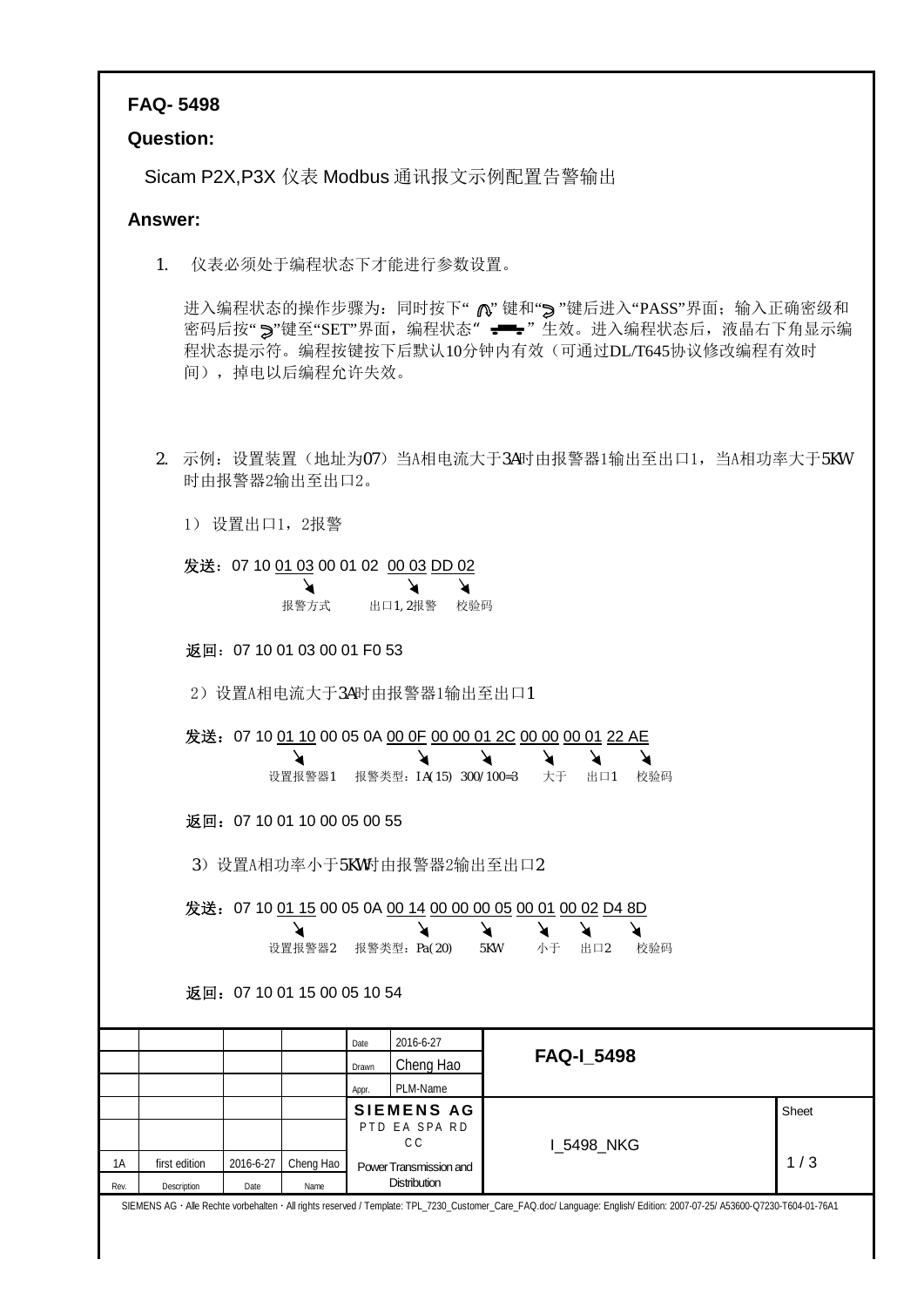注意: 功率是按照表上的一次值直接输入, 其余模拟量是按照说明书的"阈值=设置值/100"输 入。

以下表格是报警类型表

注 1: 报警方式: 任选一种。(00: 继电器 1 和 2 都手动; 01: 继电器 1 自动; 02: 继电器 2 自动; 03: 继电器 1 和 2 都自动) 注 2: 报警配置: 1. 可选检测数据: 2. 设阀值: 3. 判断标准: 4. 输出口。

| 1类         | 2类         | 3类    | 4类        | 5类       | 6类         | 7类       |
|------------|------------|-------|-----------|----------|------------|----------|
| 00:A 相功率因素 | 04: 电压不平衡度 | 06 频率 | 07:A 相电压  | 15:A 相电流 | 20:A 相有功功率 | 32:有功需量  |
| 01:B相功率因素  | 05: 电流不平衡度 |       | 08:B相电压   | 16:B相电流  | 21:B 相有功功率 | 33:无功需量  |
| 02:C 相功率因素 |            |       | 09:C相电压   | 17:C相电流  | 22:C相有功功率  | 34: 视在需量 |
| 03:总功率因素   |            |       | 10:平均相电压  | 18:零线电流  | 23:总有功功率   |          |
|            |            |       | 11:A 相线电压 | 19:平均相电流 | 24:A 相无功功率 |          |
|            |            |       | 12:B 相线电压 |          | 25:B相无功功率  |          |
|            |            |       | 13:C 相线电压 |          | 26:C 相无功功率 |          |
|            |            |       | 14:平均线电压  |          | 27:总无功功率   |          |
|            |            |       |           |          | 28:A 相视在功率 |          |
|            |            |       |           |          | 29:B相视在功率  |          |
|            |            |       |           |          | 30:C相视在功率  |          |
|            |            |       |           |          | 31:总视在功率   |          |

(1) 可选检测数据 (NN): 共7 类 35 种 (FF 为关闭检测)

② 阀值(NNNNNNN、NN): 根据不同的"可选检测数据"确定不同的限额值。

③ 判断标准(NN): 00:大于限额值; 01:小于限额值。

④ 信号输出口(NN):任选一种。(00:禁止输出; 01:只从继电器1输出; 02:只从继电器2输出;03:两个继电器同时输出。)

注 3: 报警器状态监测: 用一个字节表示, 该字节中 bit0 bit5 分别对应报警器 01 报警器 06, 相应位值为 1 时表示发生报警。

注 4: 开关量状态监测依次为: 输入口 1---输入口 4 状态, 继电器输出口 1 状态, 继电器输出口 2 状态, 值为 0 时表示继电器无动作 (触点 开状态,值为1时表示继电器吸合(触点闭合状态))。

|      |               |           |           | Date  | 2016-6-27              |                   |       |
|------|---------------|-----------|-----------|-------|------------------------|-------------------|-------|
|      |               |           |           | Drawn | Cheng Hao              | <b>FAQ-I_5498</b> |       |
|      |               |           |           | Appr. | PLM-Name               |                   |       |
|      |               |           |           |       | <b>SIEMENS AG</b>      |                   | Sheet |
|      |               |           |           |       | PTD EA SPA RD          |                   |       |
|      |               |           |           |       | C C                    | 1 5498 NKG        |       |
| 1A   | first edition | 2016-6-27 | Cheng Hao |       | Power Transmission and |                   | 2/3   |
| Rev. | Description   | Date      | Name      |       | <b>Distribution</b>    |                   |       |
|      |               |           |           |       |                        |                   |       |

SIEMENS AG Alle Rechte vorbehalten All rights reserved / Template: TPL\_7230\_Customer\_Care\_FAQ.doc/ Language: English/ Edition: 2007-07-25/ A53600-Q7230-T604-01-76A1